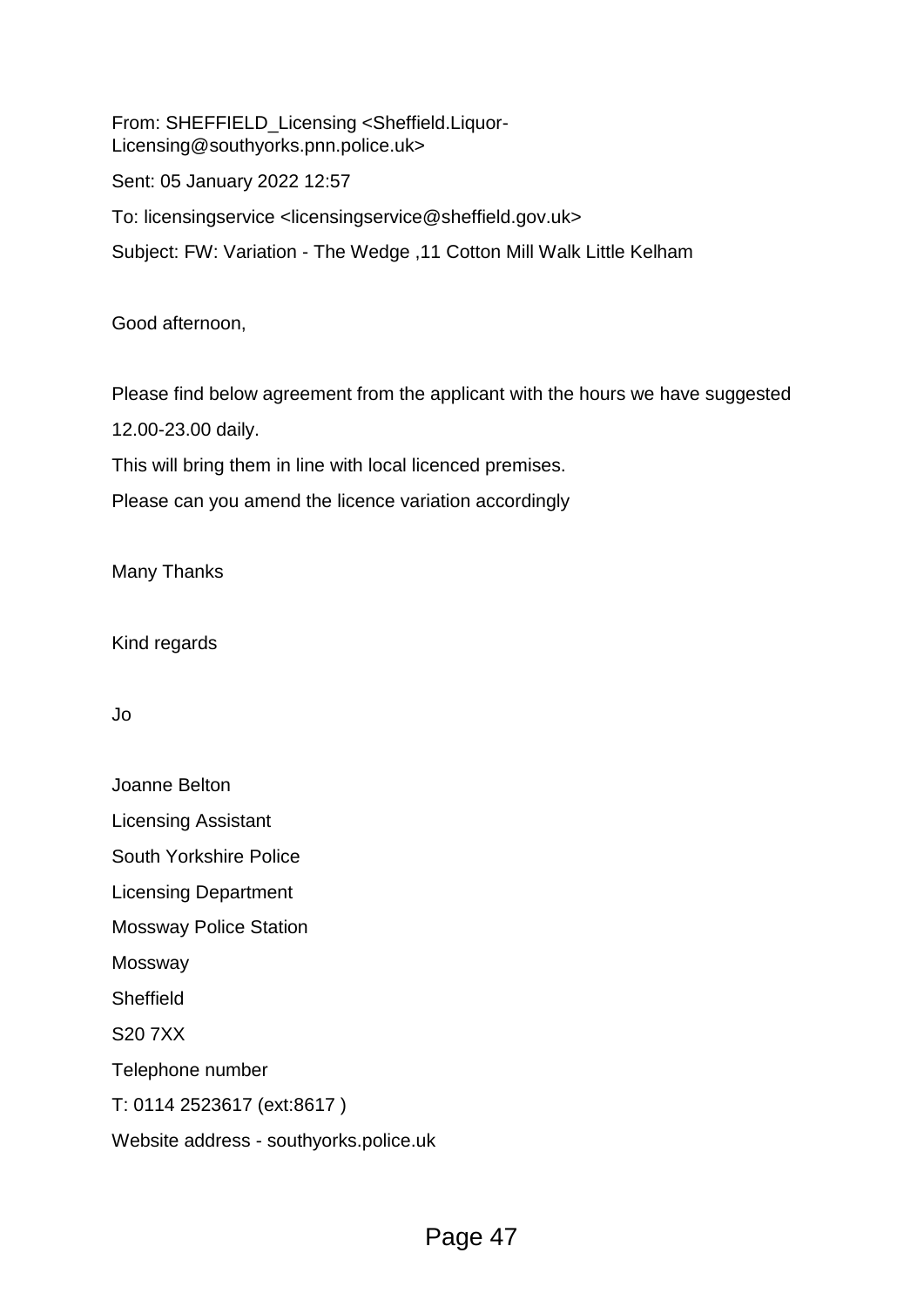Licensing Team

Tracey Klein 0114 2523948 internal 718948 Lucy Adams (Monday/Tuesday) 0114 2523617 internal 718617 Catherine Jarvis (Wednesday/Thursday/Friday) 0114 2523617 internal 718617 Ian Armitage 0114 2523618 internal 718618 Cheryl Topham 0114 2523163 internal 718163 Alicia Marsden 0114 2523111 internal 718 111 Daniel Barraclough 0114 2523556 internal 718556 John O'Malley 0114 2964536 internal 714308

From: nathan robinson <nathanovic@yahoo.co.uk>

Sent: 05 January 2022 12:53

To: SHEFFIELD\_Licensing <Sheffield.Liquor-Licensing@southyorks.pnn.police.uk>

Cc: Project Ninkasi <projectninkasi@gmail.com>

Subject: Re: Variation - The Wedge ,11 Cotton Mill Walk Little Kelham

Hi Jo,

That's great, I confirm that we are happy with this decision. Many thanks for your help.

Best,

Nathan.

From: SHEFFIELD\_Licensing Sent: 05 January 2022 11:06 To: 'info@hynm2ninkasi.co.uk' <info@hynm2ninkasi.co.uk>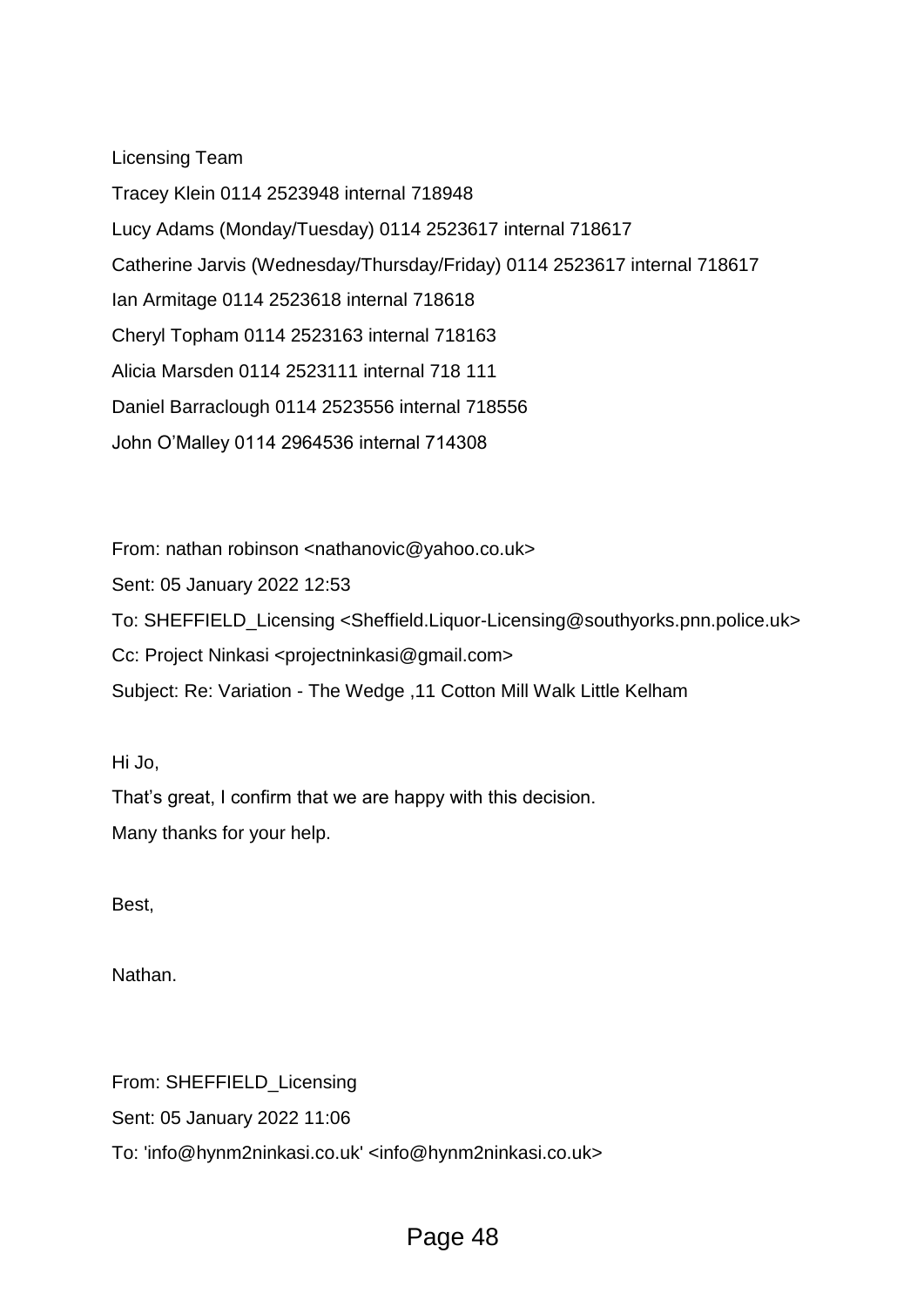Subject: Variation - The Wedge ,11 Cotton Mill Walk Little Kelham

Dear Nathan,

Following your application to vary the hours at the Wedge ,11 Cotton Mill Walk, Little Kelham Sheffield S8 , we are happy to extend your trading hours to 12.00hrs-23.00hrs .

This will bring you in line with business in your area .

I would be obliged if you could confirm whether you are happy with these times.

Kind regards

Jo

Joanne Belton

Licensing Assistant

South Yorkshire Police

Licensing Department

Mossway Police Station

Mossway

**Sheffield** 

S20 7XX

Telephone number

T: 0114 2523617 (ext:8617 )

Website address - southyorks.police.uk

<image001.jpg>

Licensing Team

Tracey Klein 0114 2523948 internal 718948